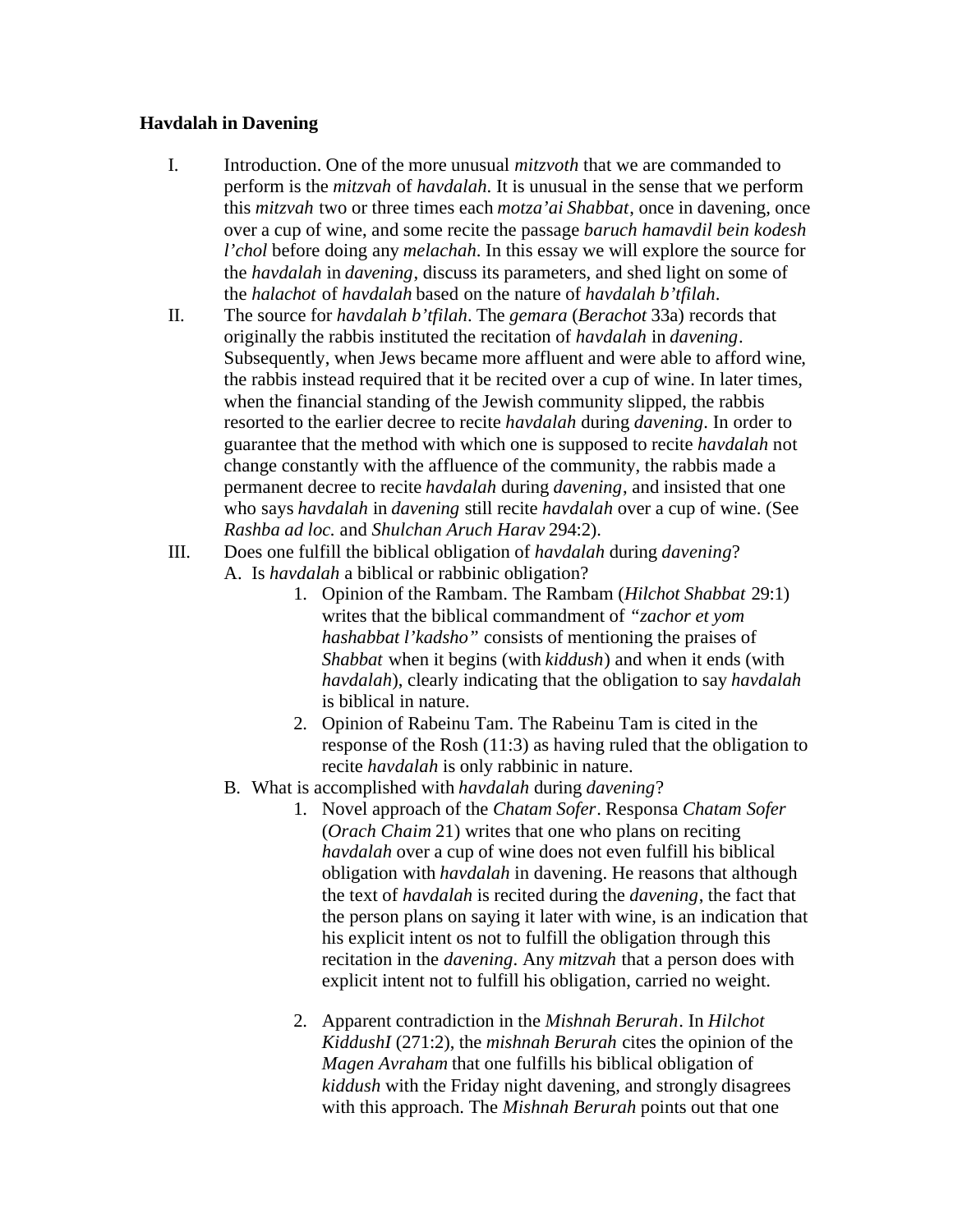requires intent to fulfill the *mitzvah*, which he clearly does not have when he plans on reciting *kiddush* again later over wine (similar to the logic employed by the *Chatam Sofer* regarding *havdalah*). In *Hilchot havdalah*, however (296:1) the *Mishnah Berurah* clearly rules that one does indeed fulfill his biblical obligation for *havdalah* during davening. The contradiction is readily apparent. If the fact that a person plans to say kiddush later over a cup of wine suffices to make his *kiddush b'tefilah* meaningless, why does it not do the same for *havdalah*?

- 3. Resolving the contradiction. It seems, that according to the *Mishnah Berurah* there is a fundamental distinction to be drawn between *kiddush b'tefilah* and *havdalah b'tefilah*. Whereas by *kiddush* the primary *takanah* of reciting *kiddush* was to do so over a cup of wine, in regards to *havdalah* the primary *takanah was to say* havdalah *during davening.* It is only in more prosperous times that we are at all required to recite *havdalah* over a cup of wine. As such, one who recites *kiddush b'tefilah* clearly prefers to fulfill his obligation through the recitation over the cup because that is his prmary obligation. When reciting *havdalah*, however, the primary obligation is to recite it in *havdalah*. Furthermore, the fact that one praises the *Shabbat* during his *shemonah esrei* is a function of the text of *tefilat Shabbat* rather than an additional phrase of *kiddush* added to the *tefilah*. One who reciteds the regular *habbat shemonah esrei* has no intention whatsoever to fulfill his obligation of *kiddush*. *Havdalah b'tefilah*, however, is a separate paragraph added to the *davening* for the express purpose of fulfilling the *mitzvah* of *havdalah*, and one who reciteds it certainly intends for the recitation to fulfill its purpose.
- IV. Using other drinks for *havdalah.* Based on the above distinction between *kiddush* and *havdalah* we may better understand a perplexing custom that many Jews have when reciting *havdalah*. Rav Moshe Shternbuch (*Teshuvot V'hanhagot* I #260) states that Rav Chaim Ozer allowed people to recite *havdalah* over sweetened tea, even though he did not allow this for *kiddush*. Why, wonders Rav Shternbuch, are we more lenient with the type of drink used for *havdalah* than we are with *kiddush*? The answer to this question is based on the distinction we have expressed. Since the primary *takanah* of *kiddush* is to say it over a cup of wine we tend to be much more strict about the wine that we use. Since the primary *takanah* of *havdalah* is to recite it during *davening*, and *havdalah al ha'kos* is only a secondary *takanah*, we are more lenient with the type of drink used.
	- A. How do we *pasken*? The *Shulchan Aruch* (296:2) clearly rules that one may use beer for *havdalah*. *Rama*, however adds that where wine is available it is certainly the preferred choice of beverage for *havdalah*.